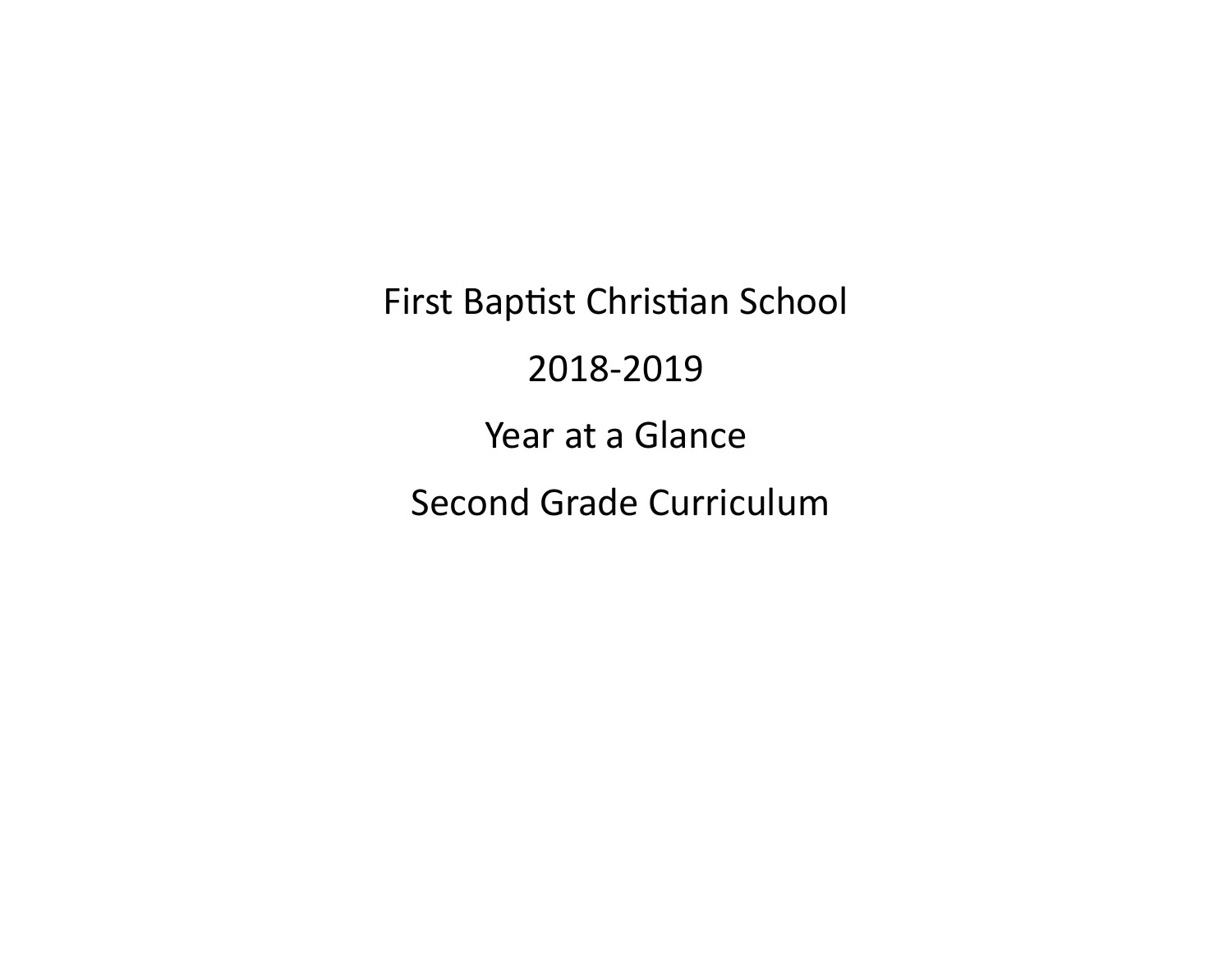### Second Grade Math

#### Quarter 1

-Reading and identifying numbers to 100 -Identifying Right and left -identifying one more and one less than a number -Graphing Data on a graph -Telling and showing time to the hour -writing numbers to 100 -addition facts: Doubles with sums to 18 -Identifying Ordinal position to the 6th -Creating and reading a repeating pattern -Identifying and acting out "some, some more" stories -Comparing Numbers to 50 -Comparing and ordering objects by size (area) -Addition facts: Adding 0 and Adding 1 -Identifying Addends, Sums and the Commutative property to Addition -Using Logical Reasoning to Solve a Problem -Solving a Problem by acting it out -Using Commutative and Identity Properties -Covering a Design using pattern blocks -Cumulative Written Assessment 1 -Oral Assessment 1 -Identify and Acting out "Some, Some went away" stories -Identify the time one hour ago and one hour from now -Numbering a clock face -Identifying even and odd numbers -Identifying ordinal position to the 12th -Addition facts: adding 2 -Creating and reading a repeating pattern -Identifying weekdays and days of the weekend -Creating and reading a pictograph -Drawing a pictograph -Identifying polygons -Identifying fractional parts of a whole

-Adding 10 to a single-Digit number

-Addition facts: Adding 9 -Using logical reasoning to solve a problem -Solving a problem by acting it out -Creating a color pattern -Identifying and sorting common geometric shapes by attribute -Drawing pictures and writing number sentences for "some, some more" and "some , some went away" stories -Dividing a shape in half -Shading one half of a shape -Identifying if a fractional part of a whole is closer to 0,  $\frac{1}{2}$ , or 1 -Dividing a Square in a half two different ways -Addition Facts: Doubles plus 1 -Identifying Geometric shape pieces that differ in one way -Telling and showing time to the half hour -Estimating temperature -Reading a thermometer to the nearest 10 degrees -Counting Dimes and Pennies -Writing Addition and Subtraction fact families -Addition facts: sums of 8 and 9 -Drawing a picture to solve a problem -Looking for a pattern to solve a problem -Identifying Geometric shape pieces that are alike in one way -creating and reading a bar graph -tallying Counting by 5's Identifying horizontal, vertical, and oblique lines -Dividing a whole into halves, fourths, and eights -comparing halves, fourths and eights -writing a unit fraction using fraction notation -Addition facts: sum of 10 -Weighing Objects using Nonstandard Units -Comparing and Ordering Objects by weight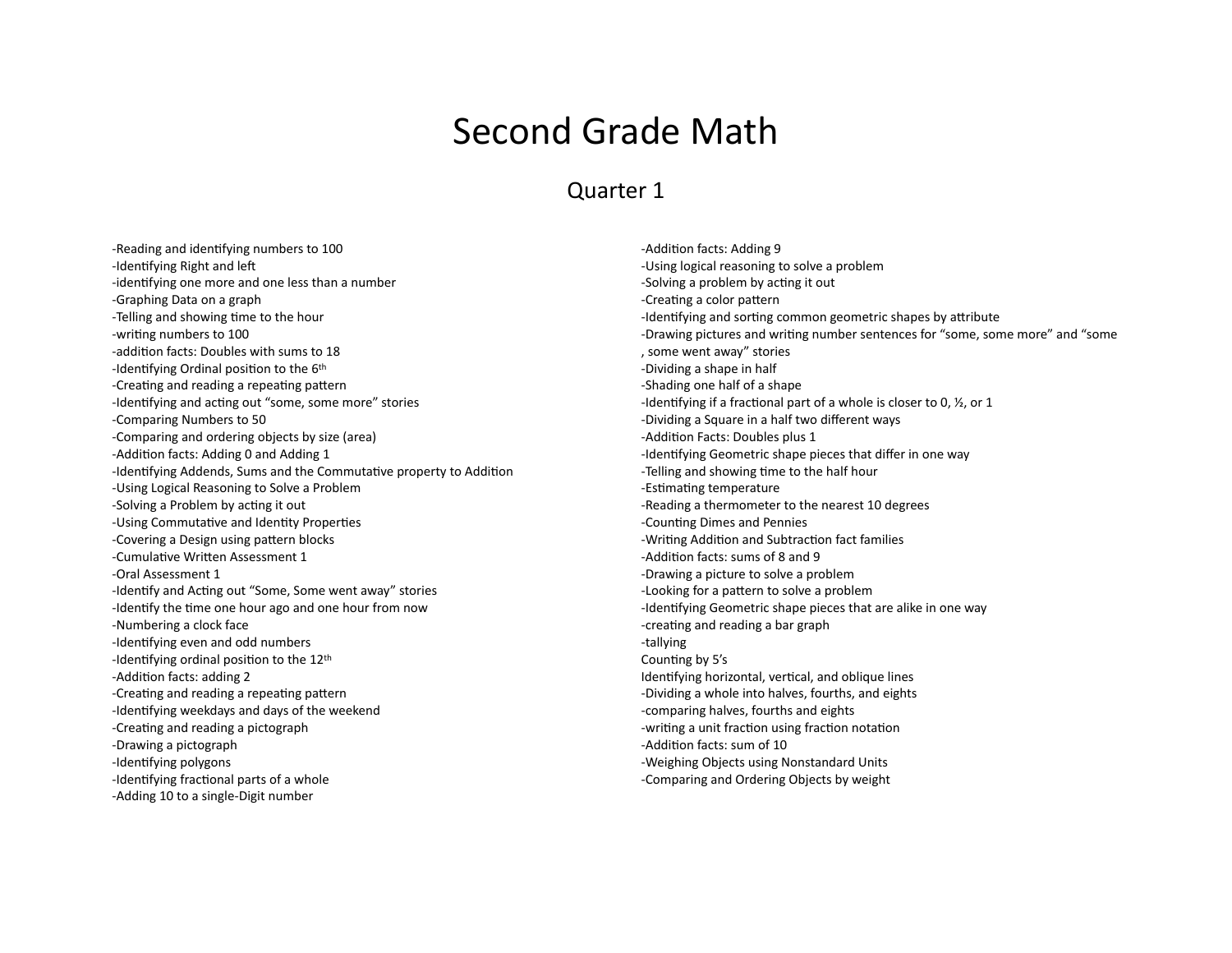-Adding 10 to a Multiple of 10 -Finding missing numbers on a piece of the hundred number Chart -Identifying pairs -Dividing a set of objects into groups of 2 -Identifying tens and ones -Identifying halves, fourths, and eights of a whole -creating and reading a bar graph -Addition facts: sums of 11 -Making an organized List to solve a problem -Solving a Problem by acting it out -Measuring with one-inch color tiles -naming fractional parts of a whole -comparing fractional parts of a whole -writing a fraction using fraction notation -trading pennies for dimes -measuring to the nearest inch -adding 10 to a two-digit number -addition facts: sums of 12 -Identifying 1-cup and ½ cup, measuring cups, tablespoons, teaspoons, and ½ teaspoons -reading a recipe -Identifying similarities and differences among coins -Counting nickels -Writing the date using digits -Creating and reading a Bar graph and venn diagram -Ordering two-digit numbers -Addition facts: Sums of 13-14 -Making an organized List to solve a problem -Selecting the appropriate tool to measure capacity -Measuring ingredient for a recipe -Counting dimes, nickels, and pennies -Identifying a line of symmetry -Creating a Symmetrical design -Adding two-digit numbers using dimes and pennies -Addition facts: sums of 15-18 -Addition and subtraction facts to 20 -Measuring to the nearest foot -Drawing a number line -Drawing a line segment to the nearest inch

-Locating points on a number line -Using objects and number lines to represent number sentences -Making polygons on a geoboard -Adding 3 or more single digit numbers -Identify the associate property of addition -Finding the addition error -Naming a fractional part of a set -Subtracting 0 facts -Drawing a picture to solve a problem -Looking for a pattern to solve a problem -Identifying and creating congruent shapes -Adding 2 digit numbers with regrouping, using dimes and pennies -Using the addition algorithm -Subtracting 1 facts -Identifying and creating similar shapes and designs -Identifying am. And p.m. -Identifying noon and midnight -Identifying dozen and half dozen -Adding 3 two digit numbers -Reading a thermometer to the nearest 2 degrees Fahrenheit -Subtracting 2 facts -Solving a problem by guessing and checking -Identifying an creating overlapping Geometric shapes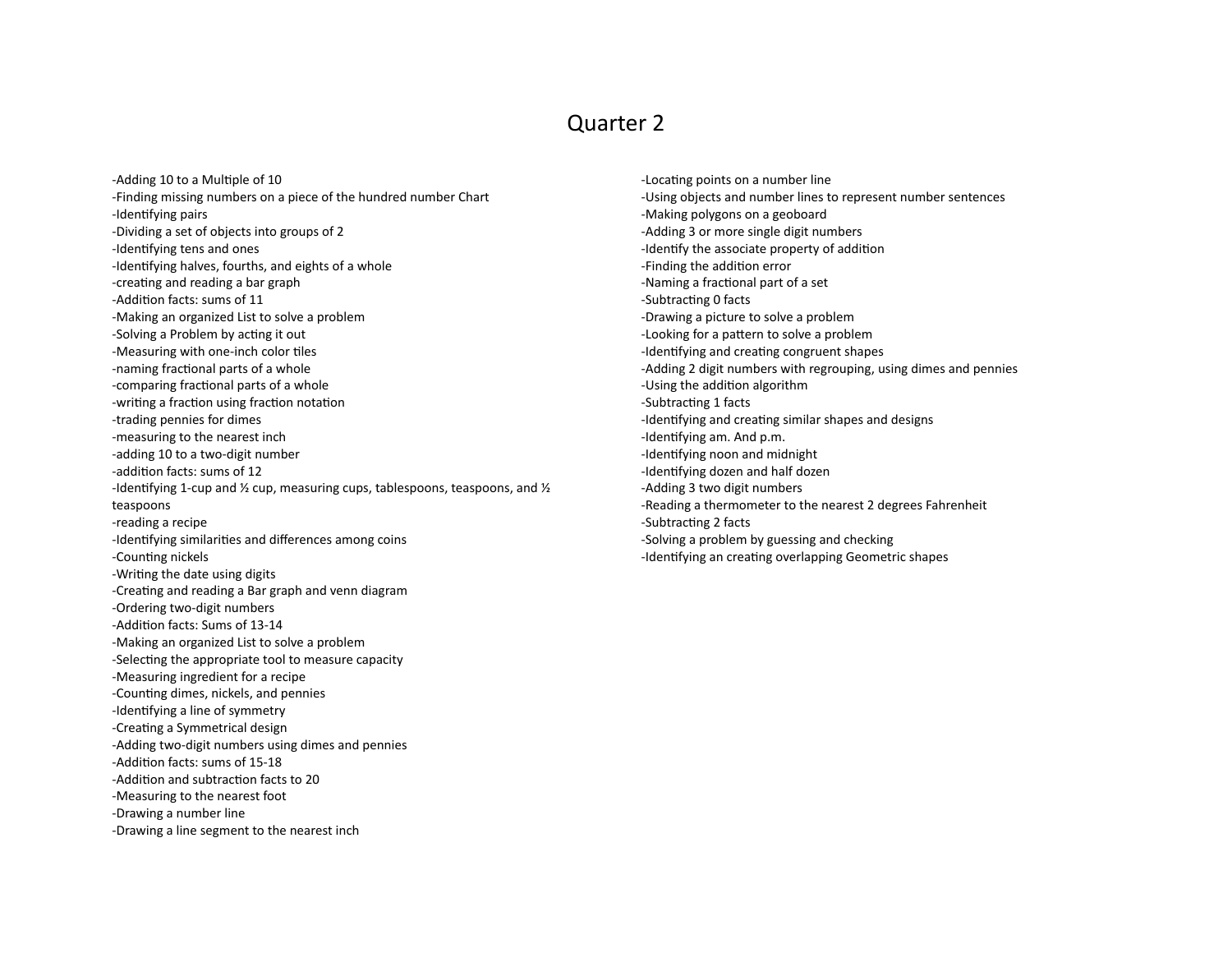-Using mental computation to subtract 10 from a two-digit number -Measuring and drawing line segments to the nearest half inch -adding two-digit numbers with a sum greater than 100 -Representing numbers using base ten blocks -ordering numbers using base ten blocks -Ordering numbers to 1,000 -Subtract 3 facts -Identifying Gallon, half-gallon, quart, and liter containers -Estimating and finding the capacity of containers -Identifying the place value of a digit in a three digit number -Writing a three digit number for a model -Representing three digit numbers pictorially -Writing a three digit number for a model of picture -Ordering three digit numbers -Identifying the median of a set of numbers -Locating numbers to 1,000 on the number line -Telling and showing time to five minute intervals -Adding three two-digit numbers with a sum greater than 100 -subtracting 4 facts -Drawing a picture to solve a problem -Cutting a geometric shape apart and making a new shape -Using computer symbols (<,>,=) -Ordering numbers to 1,000 using comparison symbols -Reading and drawing a pictograph with a scale of 2 -Writing a fraction to show a part of a set -Picturing a Fractional Part of a set -Writing a number in expanded form -Subtracting 5 facts -Covering designs with a tangram pieces -Writing money amounts using dollar signs and cents symbols -Subtracting two digit numbers using dimes and pennies -Subtracting two digit numbers -Subtracting 6 facts -Solving a problem by guessing and checking -Covering the same design in different ways using tangram pieces -Finding the subtraction error -Writing number sentences to show equal groups -Multiplying by 10 -counting quarters

-rounding to the nearest 10 -Rounding to the nearest 10 and 100 -Subtracting 7 facts -Estimating and counting large collections -Finding one half of a set with an even or odd number of objects -Estimating a sum -Measuring and feet and inches -Choosing the appropriate unit to Measure Length -Subtracting 8 facts -Making a table to solve a problem -Looking for a pattern to solve a problem -Making a table to solve a problem -Finding the area of Solve using pattern blocks -Identifying, describing, and comparing geometric solids -Selecting an appropriate tool to measure length -Identifying metric units of length -Measuring and drawing line segments using centimeters -Multiplying by 1 -Multiplying by 100 -Finding perimeter -Subtracting 9 facts -Writing observations from a graph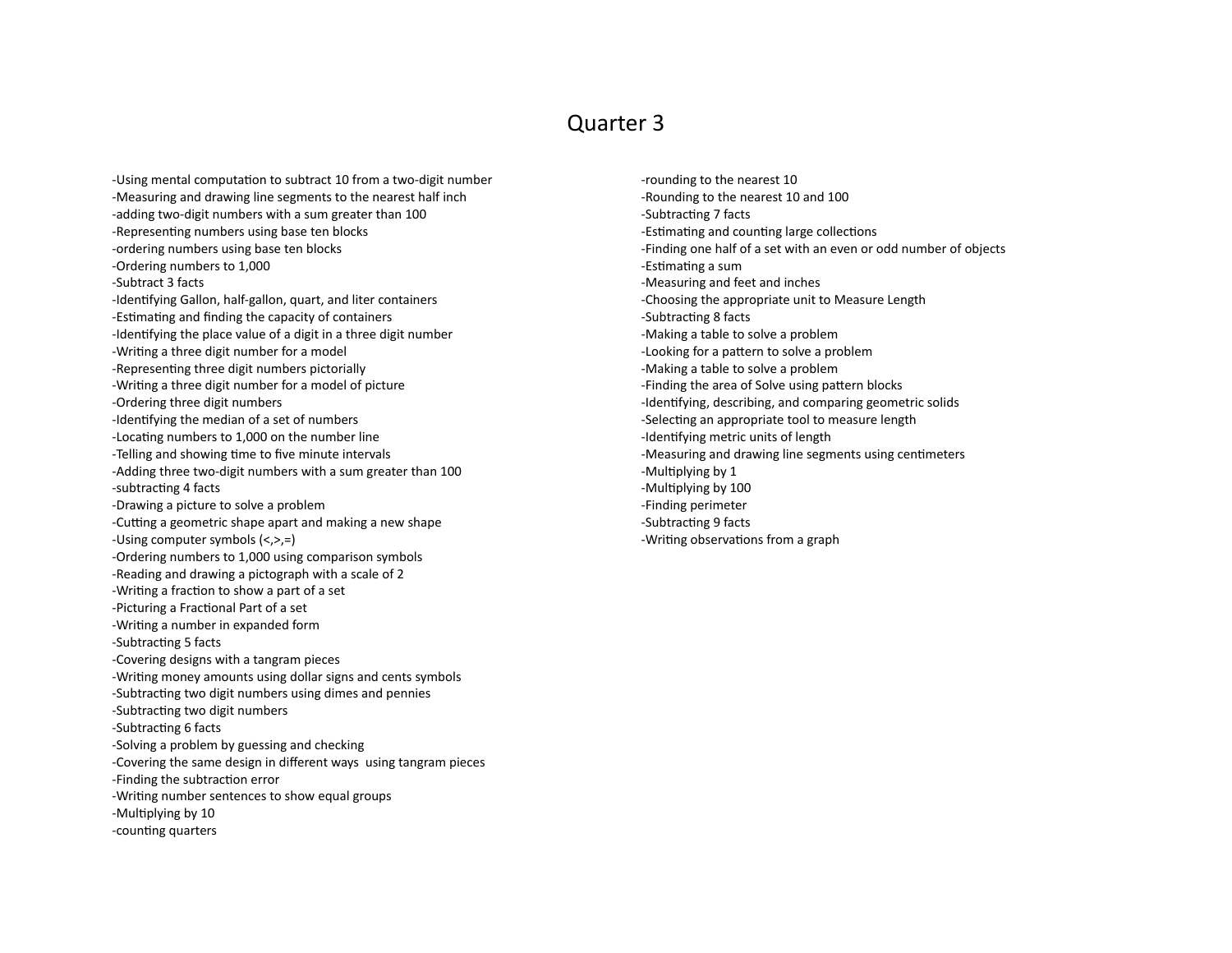-identifying activities that take one hour, one minute and one second -Telling and showing time to the minute -Counting quarters, dimes, nickels and pennies -Showing Money amounts using quarters, nickels, dimes and pennies -Identifying parallel lines and line segments -Adding three digit numbers and money amounts -Estimating sums -Find 10 more than with 3 digit numbers -Multiply by 5 facts -Drawing pictures and writing multiplication number sentences to show equal groups -Making an organized list to solve a problem -Measuring weight using customary units -Representing and writing mixed numbers -Creating and reading a bar graph with a scale of 2 -Identifying right angles -Multiply by 2 facts -Estimating area -Find area using one inch color tiles -Acting out and drawing pictures for "equal-groups" stories -Writing number sentences for "equal groups" story problems -Identifying intersecting lines -Identifying perpendicular lines -Subtracting three digit numbers with money amounts -Estimating differences -Finding 10 less than with 3 digit numbers -Dividing a set of objects into equal groups -Multiplying by 3 facts -Making a table to solve a problem -Describing the likelihood of an event -Predict the outcome of a probability experiment

-Making and labeling an array -Writing number sentences for arrays -Telling and showing time to the quarter hour -Identifying and showing transformations,; Translations, rotations and reflections -Dividing a set of objects into equal groups -Multiplying by 4 facts -Choosing a survey question and choices -Representing Data using a graph -Locating a graphing points on a coordinate graph -Showing and counting back change for \$1.00 -Dividing by 2 -Finding the area of a rectangle -Multiplying by 0 facts -Identifying the multiples of 2,3,4, and 5 -Solving a problem by guessing and checking -Using a table to solve a measurement problem -Making and using a multiplication table -Selecting the appropriate tool to measure mass -Measuring weight (mass) using metric units -Doubling a number -Dividing a set of objects into equal groups -Recording information on a graph -Conducting a probability experiment -Using a calculator to add, subtract, multiply and skip count -Choosing an appropriate method for finding the answer to a problem -Using a calculator to compare data -Identifying acute and obtuse angles -Describing and classifying plane figure -Identifying pentagons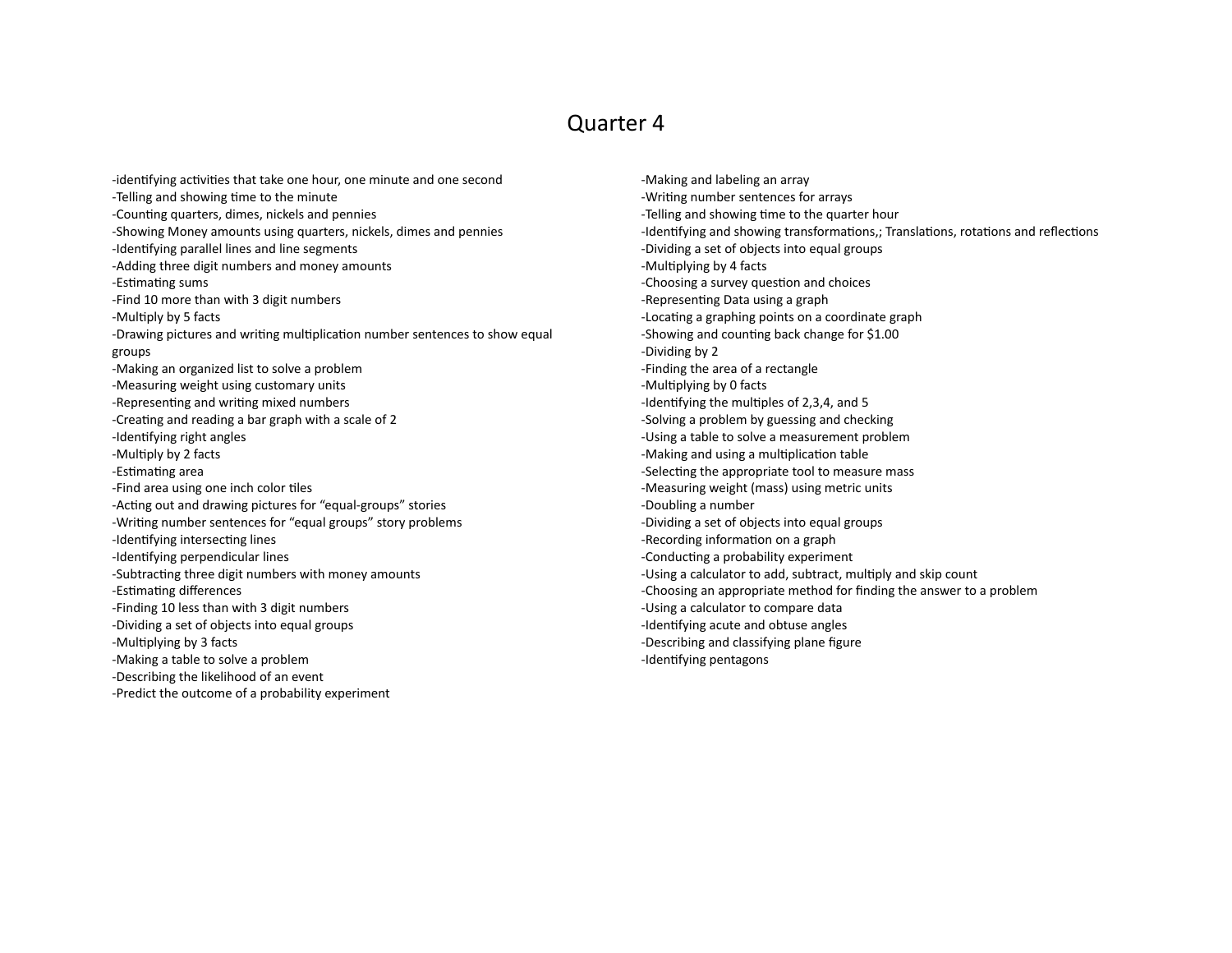# Second Grade Bible Study

| <b>Quarter 1</b><br>*Abraham Listens<br>*Abraham Prays<br>*Moses is Humble<br>*Moses and Miriam Praise God<br>*Moses is Diligent<br>*Miriam and Aaron Learn Respect<br>*Joshua Leads Israel<br>*Joshua Obeys God                                    | <b>Quarter 2</b><br>*Joshua Follows God<br>*Ruth is Loyal<br>*Ruth Serves with Love<br>*David Faces the Giant<br><i>*</i> Thanksgiving<br>*Elijah Trusts God<br>*Elijah is Bold<br>*Nehemiah Leads<br>*Christmas |
|-----------------------------------------------------------------------------------------------------------------------------------------------------------------------------------------------------------------------------------------------------|------------------------------------------------------------------------------------------------------------------------------------------------------------------------------------------------------------------|
| Quarter 3<br>*Nehemiah Stands Firm<br>*Esther Listens to Wise Advice<br>*Esther is Unselfish<br>*Job is Patient<br>*Daniel is Faithful<br>*Daniel's Friends are Faithful<br>*Daniel is Confident<br>*Mary and Joseph Obey God<br>*Jesus is Merciful | <b>Quarter 4</b><br>*Jesus is Compassionate<br>*Martha Grows in Faith<br>*Easter<br>*Peter Acts Boldly<br>*Peter Accepts Others<br>*Paul and Barnabas Encourage<br>*Paul and Silas Witness<br>*Review            |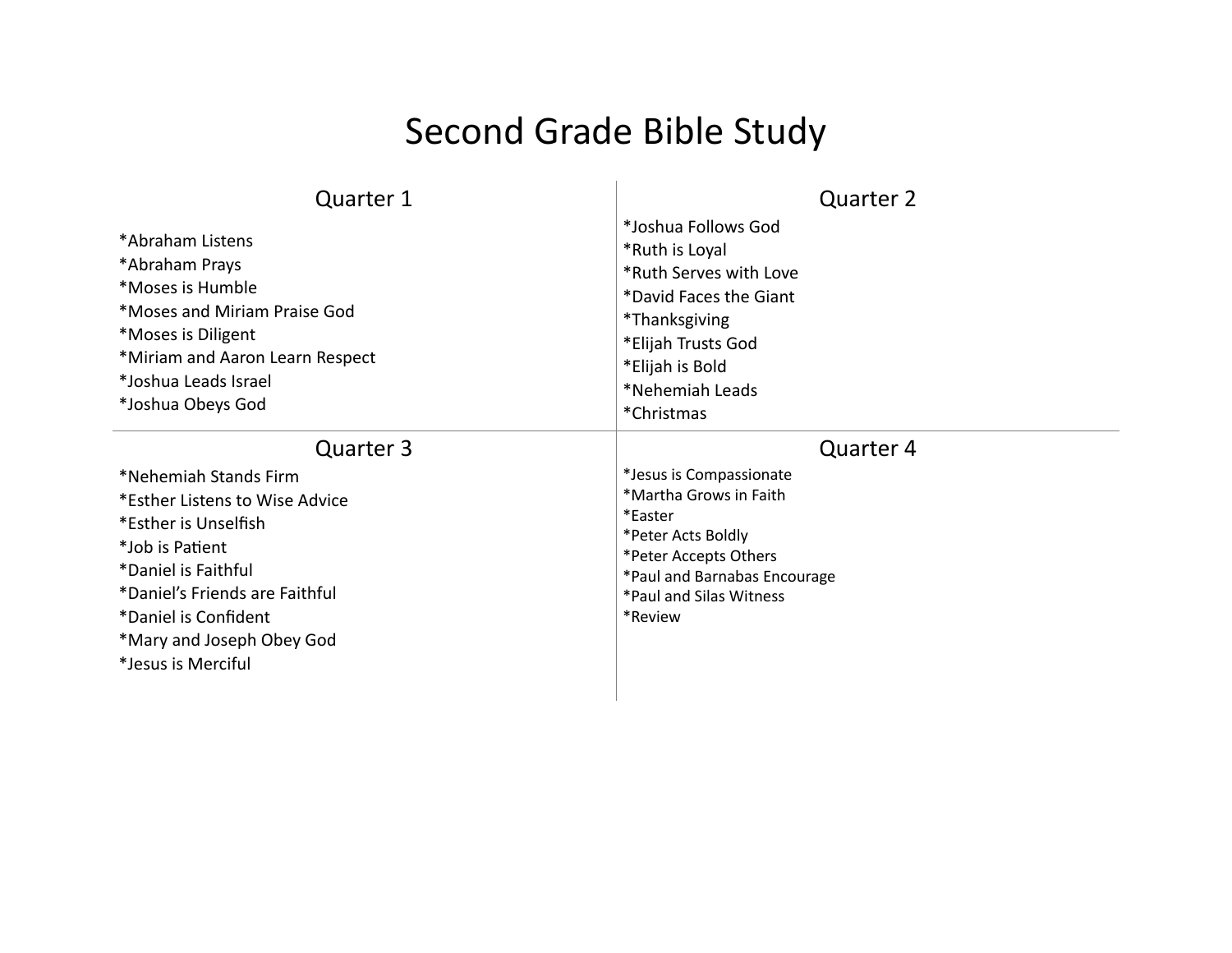## Second Grade Writing

| <b>Quarter 1</b><br>-Write in journals about a topic of choice.                                          | <b>Quarter 2</b><br>-Write in journals about a topic of choice.<br>-Poetry (couplets and shape poems)                                                                          |
|----------------------------------------------------------------------------------------------------------|--------------------------------------------------------------------------------------------------------------------------------------------------------------------------------|
| Quarter 3<br>-Write in journals about a topic of choice.<br>-Write Research reports on wax museum topic. | Quarter 4<br>-Write in journals about a topic of choice.<br>-Write a personal story.<br>-Write a friendly letter to an upcoming second<br>grade student or a thank-you letter. |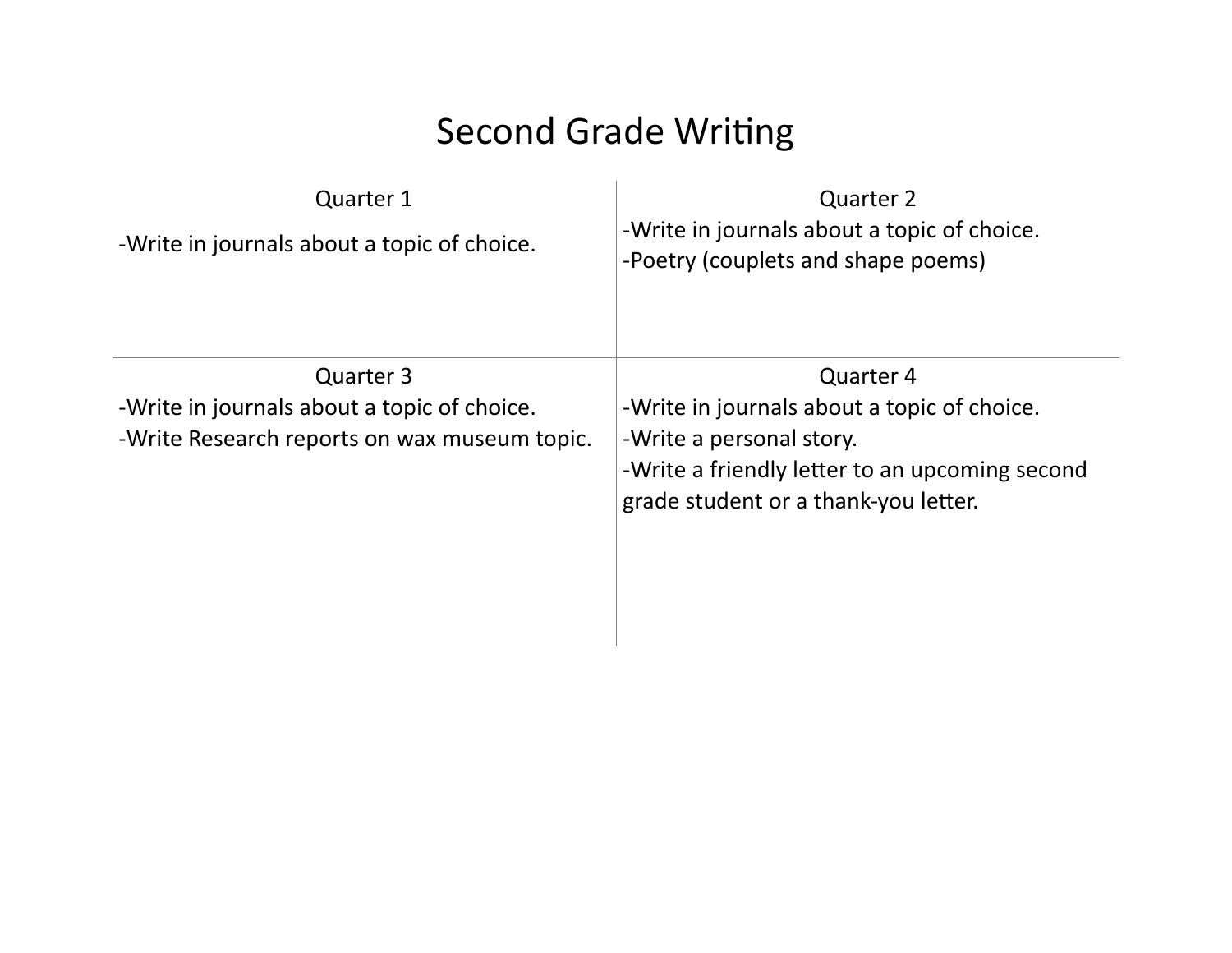### Second Grade Grammar

#### Quarter 1

#### Words and Sentences

- -Locate the worktext title, contents page and handbook
- -Understand that God created language and gave people the ability to use language
- -Identify and give examples of the four language skills
- -Affirm that God uses words to give us the message of His truth and His love
- -Distinguish between complete and incomplete sentences
- -Complete a sentence by using words in the right order
- -Recognize that a sentence begins with a capital letter and ends with a punctuation mark (period)
- -Review the definition of a sentence
- -Recognize a group of words as a sentence
- -Identify the action word and part in a sentence
- -Choose a naming word , or noun, from among a group of words
- -Identify the naming word, or noun, in each sentence
- -State the two main parts of a sentence : a naming part and an action part
- -Identify the naming part of a sentence
- -Write a complete sentence
- -Recognize that a sentence is a complete thought
- -Write a sentence that begins with a capital letter and ends with a punctuation mark (Period)
- Sentences
- -Affirm that God communicates His thoughts and tells about His actions in sentences
- -Write a complete sentence using a capital letter at the beginning and a punctuation mark at the end
- -Define the action part of a sentence
- -Identify the action part of a sentence
- -Write a complete sentence
- -Use self-assessment questions to identify sentence parts
- -Locate the action part of a sentence
- -Identify the subject part of a sentence
- -Divide a sentence between the subject part and the action part
- -Distinguish between the subject part and the action part
- Identify a sate and a question in the Bible
- -Distinguish between a statement and a question

-Write a statement and a question using correct end punctuation -Explain what an exclamation does -Distinguish exclamations from statements and questions -Write correct punctuation for statements, questions and exclamations -Explain what a command does -Distinguish the four kinds of sentences from each other -Write the punctuation mark appropriate for each kind of sentence -Understand that God gives communication in the Bible -Write a command -Define a sentence -Define a fragment -Distinguish between a sentence and a fragment -Change a fragment to a complete sentence -Match each kind of sentence with its punctuation mark -Write a sentence using correct capitalization and punctuation -Add a subject part or action part to complete sentences -Draw a vertical line between the 2 parts of a sentence -Determine the four kinds of sentences and the corresponding end punctuation -Demonstrate knowledge of concepts from Chapter 2 by taking the test -Choose a word that completes a sentence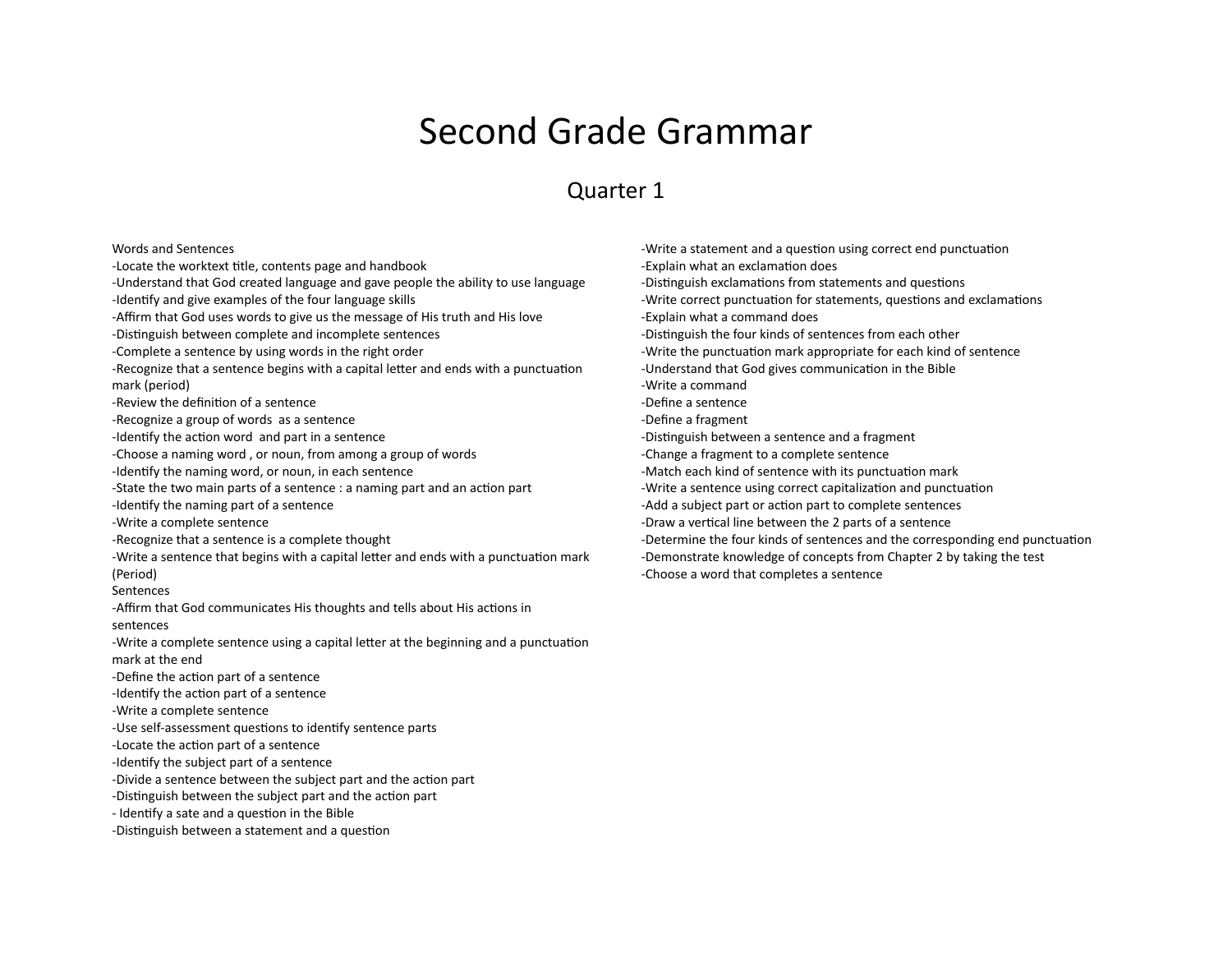Writing Poetry -Write words to praise God -Write different names of God -Read and repeat Hebrew poetry in Psalms -Write a Hebrew poem with the teacher using the writing process -Generate pairs of writing words associated with a picture in the Plan step of the couplet -Recognize couplets as a type of poetry -Draft 2 sentences that end with rhyming words -Name steps in the writing process -Demonstrate understanding of the steps of the writing process -Revise the couplet -Proofread the couplet -Publish the couplet -Describe the association between the words and shapes -Write a shape poem together -Choose an animal for a shape poem -Plan a poem by generating colorful words to describe an animal -Draft a shape poem -Revise the shape poem -Identify the steps in proofreading -Apply the proofreading checklist to the shape poem -Publish the shape poem Nouns -Define a noun -Explain why learning about nouns is important for a Christian -Identify a noun in a sentence -Categorize a noun as a person, place or thing -Identify nouns in a sentence -Construct a compound word by combining 2 words -Define singular and plural nouns -Change a singular noun to its plural form by adding -s -Change a singular noun ending in ch, sh, s, x or z to its plural form by adding -es -Identify nouns that form their plurals by changing their spellings -Write the correct plural form of nouns -Recognize nouns and compound words -Write the plural form of nouns by adding -s, adding -es or changing the spelling of the noun -Identify the action part and subject part of a sentence

-Write the end punctuation mark -Define a common noun -Define a proper noun -Identify common and proper nouns -Apply capitalization rules to the names of God -Locate nouns in a series -Use commas to separate three or more words in a series -Categorize nouns -Construct compound words -Create plural nouns by adding -s or -es, or changing the spelling of the noun -Use nouns to thank God for the good things that He has given -Demonstrate knowledge of concepts from Chapter 4 by taking the test -Identify the action part of a sentence -Choose the missing action part or subject part -Identify the sentence that answers the question -Choose sentences that have been punctuated correctly -Identify a rhyming couplet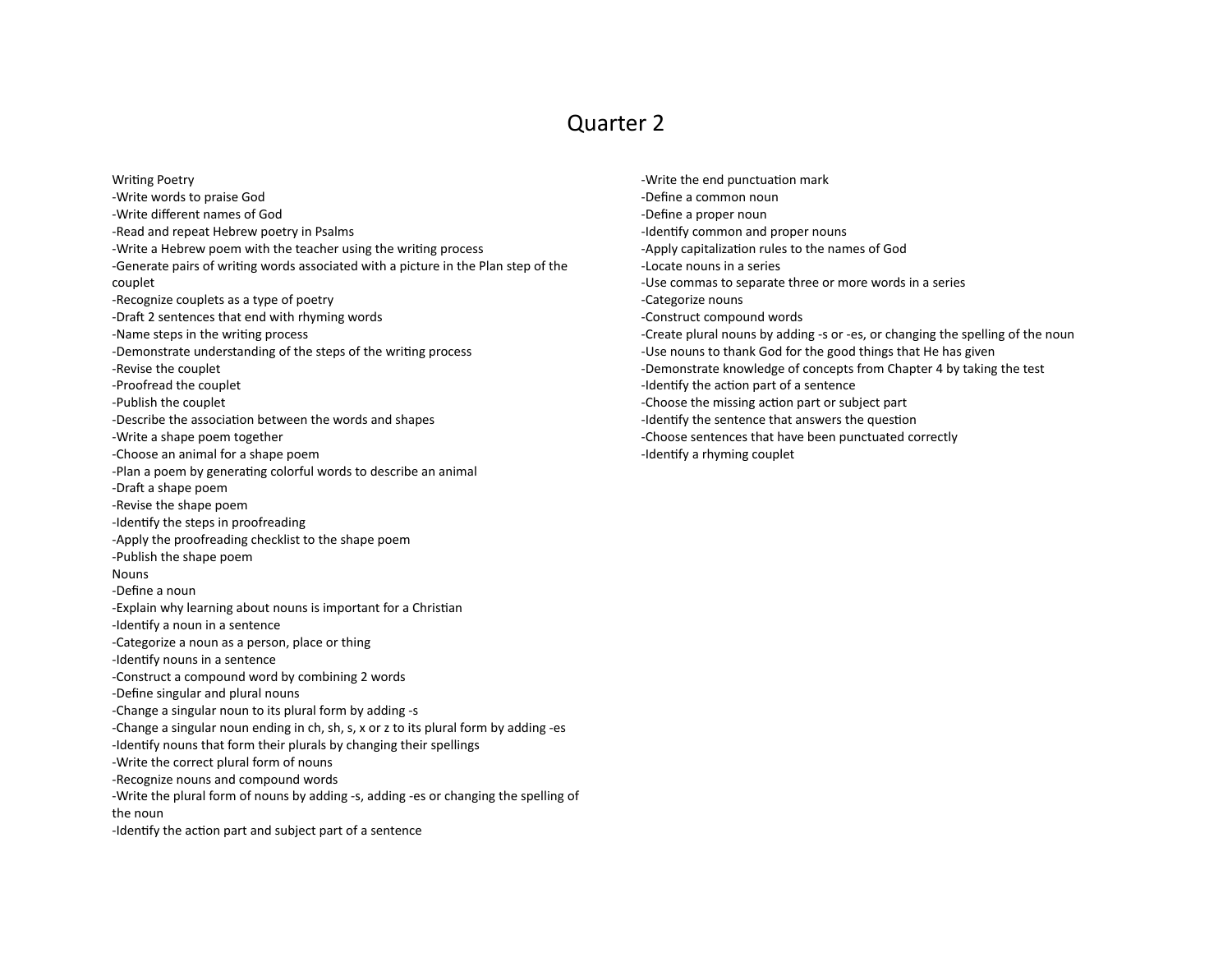Study and Research skills -Differentiate among author, illustrator, and publisher of a book -Identify the content on the title page -Use the contents page to find information -Identify guide words and entry words on a dictionary page -Locate definitions -Locate sample sentences within entries -Differentiate between fiction, nonfiction, and biography -Explain that words should please God -Identify TOOLS of Internet safety -Identify ways that technology can be used to love and serve others -Record source information with correct capitalization and punctuation -Demonstrate the ability to research a topic with the internet -Determine the information that is helpful for their research -Determine the difference between hearing and listening -Use the Tips for Good Listening to guide listening and to successfully answer questions -Identify for questions to remember facts -Apply the four questions to identify facts and details -Determine the main idea of listening activity Writing a Research Report -Identify the facts in a text -Identify the parts of a research report -Differentiate between facts and opinions -Choose a topic for the research report -Write an interesting title for the research report -Identify the paragraph parts of a model report -Differentiate between the topic sentence and supporting details in a paragraph -Analyze model notes -Evaluate the truthfulness of information to include in the report -Take notes from nonfiction sources -Reference the sources of the notes -Analyze a mode draft of research report -Create 3 paragraphs by writing information from the note cards info sentences -Explain the purpose of revising -Analyze a model revised report -Apply proofreading marks to mark improvements -Conference with a peer to make improvements to your draft -Analyze a model proofread report

-Identify capitalization, punctuation, and spelling mistakes -Apply proofreading marks to mark corrections -Write a final corrected copy with best penmanship -Share the report with others -Distinguish kinds of sentences -Identify subject-verb agreement -Complete sentences with the correct predicate part -Combine sentences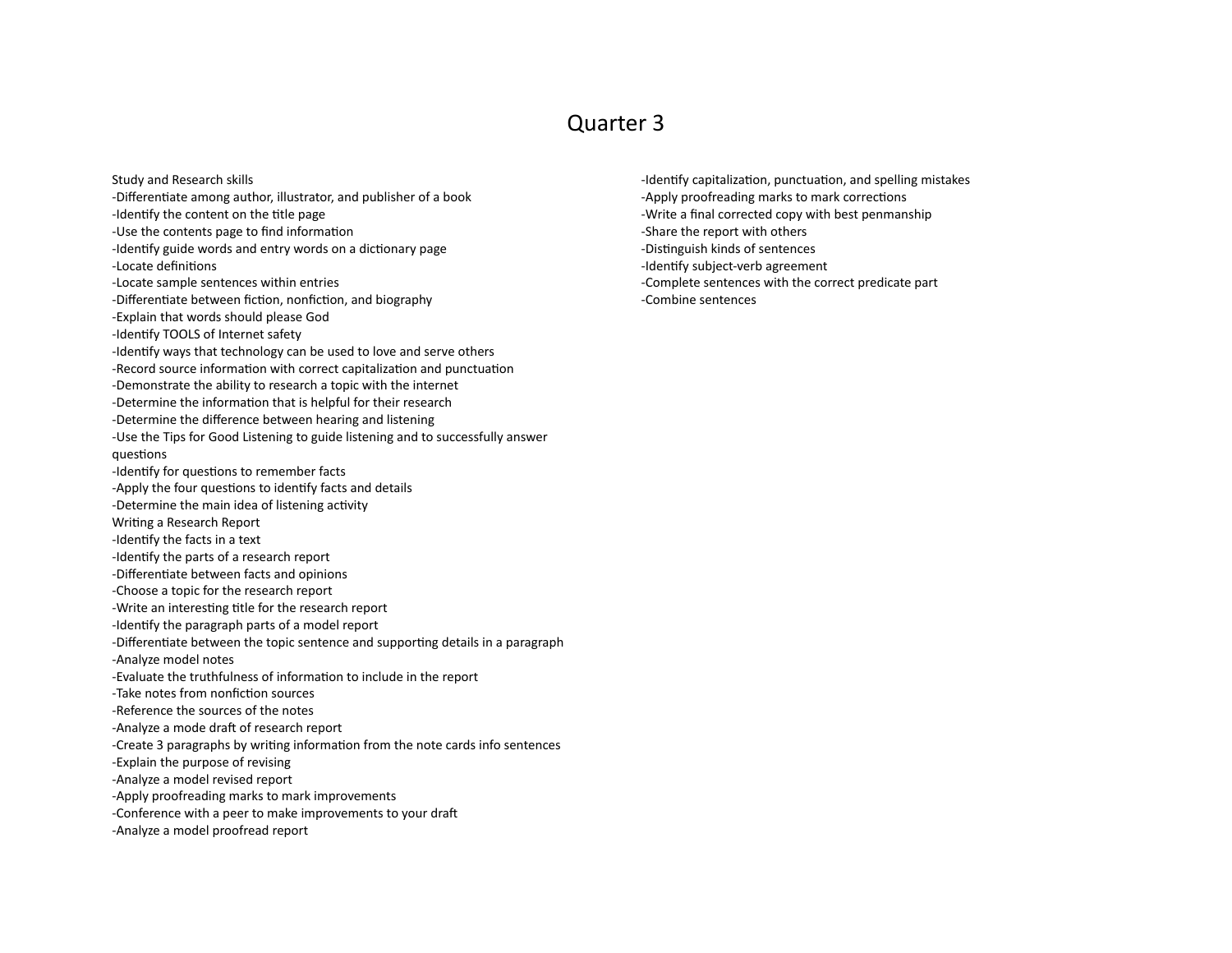Action Verbs

-Locate action verbs in a sentence -Choose action verbs that fits the sentence context -Write a sentence using an action verb -Identify the now action verb in a sentence -Determine subject-verb agreement -Determine whether an action verb is in the present or past tense -Change present-tense action verbs to past tense by adding the suffix -ed -Locate the suffix -ed in past tense verbs -Use a past-tense action verb to tell about something Jesus did -Identify past-tense verbs -Identify the action verb and subject part in a sentence using self-assessment questions -Identify the past-tense verbs telling about a Christian's actions -Identify the past-tense verbs that tell how Christian's served God -Recognize the past-tense forms of the irregular verbs tell, give and sing -Use the present-and past-tense forms of these verbs correctly in sentences -Use self-assessment questions to locate sentence parts -Recognize the past-tense forms of the irregular verbs see, do and go --Use the present-and past-tense forms of these verbs correctly in sentences - Use self-assessment questions to locate sentence parts -Identify the action verb and subject part of a sentence -Recognize the present-and past-tense forms of the irregular verbs tell, sing, give, see, do and go -Determine subject-verb agreement -Identify the action verb and subject part of a sentence -Determine subject-verb agreement --Identify the past forms of regular and irregular verbs -Determine whether a verb is in the present or past tense -Determine knowledge of concepts from Chapter 5 by taking the test Writing a Friendly letter -Identify the purpose of a Bible letter -Identify the audience and purpose of a friendly letter -Identify the parts of a friendly letter -Label the parts of a letter and describe what each part tells or means -Discover the use of commas and capital letters in a letter -Identify the parts of a paragraph in the body of the letter -Identify the audience and purpose of friendly letter -Participate in the planning of a Thank you letter

-Explain the purpose of revising, proofreading and publishing -Participate in revising, proofreading, and publishing of a thank you letter -Organize the parts of a letter -Explain the audience and purpose of a thank-you letter -Plan and draft a person thank you letter -Apply proofreading marks to mark improvements -Use a checklist to guide self-assessment -Explain the purpose of proofreading -Apply proofreading marks to mark corrections -Explain the purpose of publishing -Write a neat copy of the thank-you letter -Use a checklist to guide self-assessment Adjectives -Define an adjective -Identify adjectives that sue the sense of sight -Use adjectives to answer what kind? -Identify adjectives that use the senses of taste and feel -Identify adjectives that use the sense of smell and sound -Differentiate among adjectives that describe the look, sound, taste, feel and smell of nouns -Categorize adjectives by sense -Identify adjectives that answer the question "what kind?" and "how many?" -Locate nouns that are being compared by adjectives -Identify adjectives that end in -er when used to compare 2 nouns -Identify adjectives that end in -est when used to compare more than 2 nouns -Determine how many nouns are being compared -Chose the correct adjective to complete a sentence -Write adjectives that end in -er when used to compare 2 nouns -Write adjectives that end in -est when used to compare more than 2 -Identify adjectives that are synonyms and add color or interest to a sentence -Use a thesaurus to find synonyms -Identify adjectives that answer the ? "What kind? By using the 5 senses -Choose whether adjectives are comparing 2 or more than 2 nouns -Use the correct adjective form to compare items -Identify adjectives that answer the question "How many?" -Use a thesaurus to find colorful adjectives that are synonyms for other adjectives -Identify colorful adjectives that are synonyms for other adjectives -Identify adjectives that compare using -er or -est endings -Demonstrate knowledge of concepts from Chapter 11 by taking the test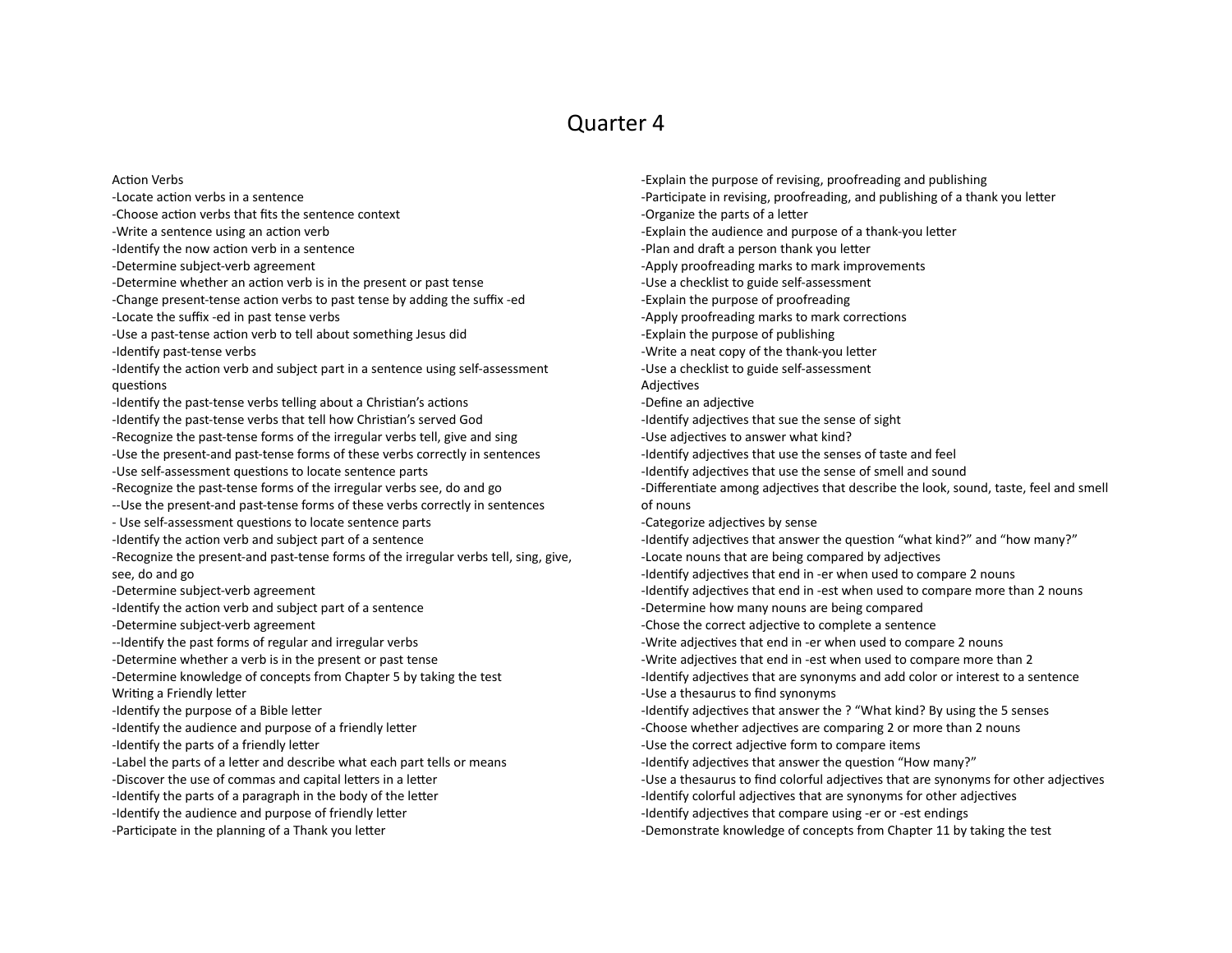### Second Grade Reading

#### Quarter 1

-Predict story events based on story title and pictures of the story

-Read aloud for comprehension and enjoyment

-Answer literal and higher order thinking questions based on oral reading

-Support answers with evidence from the story

-Practice reading with fluency and expression

-Read and understand vocabulary in context

-Recognize the purpose of the story

-Recognize fanciful elements of a story

-Infer motives and emotions of the characters

-Recognize change in characters

-Recognize characteristics of fantasy

-Recognize characteristics of informal text

-Organize prior knowledge, reading goals, and new information with a K-W-L chart

-Communicate meaning by using end punctuation

-Learn about a character based on how he looks, what he says, and what he does

-Recognize a problem and its solution

-Identify the problem in a story

-Make predictions and verify outcomes

-Identify the solution in the story

-Recognize the moral of a fable

-Identify sound effect words

-Interpret the characters' feeling from their actions

-Recall story details

-Recognize a problem and its solution

-Recognize an article

-Organize prior knowledge, reading goals and new info with a K-W-L Chart -Recognize glossary features; entry words, definitions, and sample sentences

-Reread facts from an article

-Identify facts about the topic to complete a word web

-Locate information using text features; picture captions and section headings

-Recognize the main idea of a section of an article

-Locate information using text features: Picture captions and section headings

-Recognize and choose the main idea of an article

-Predict story events based on titles or pictures

-Identify features of a play

-Identify the cast of characters in a play -Read orally to portray characters in a play -Listen to a drama for comprehension and enjoyment -Identify character traits -Predict story events -Compare story characters -Identify problems and solutions in a story -Identify a problem in a Bible account \_recognize quotation marks and their purpose -Identify facts about marsupials, specifically kangaroos -Compare and contrast using a Venn Diagram -Identify facts about Marsupials, specifically about koalas -Distinguish informational text from fantasy -Answer who what and where questions to help locate important information -Connect Bible retellings to the theme of creation, fall and redemption -Infer character qualities from speech and action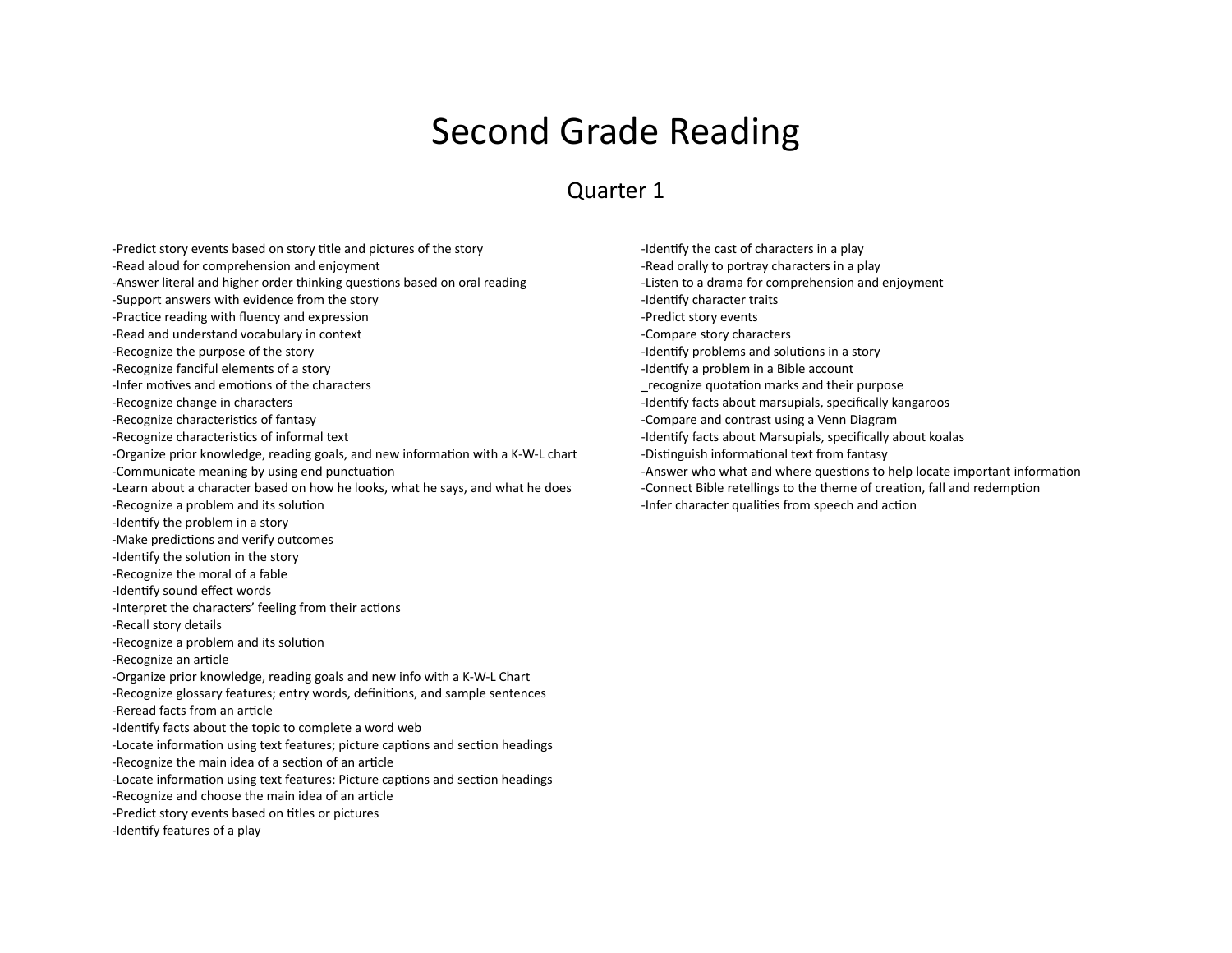- -Read aloud for comprehension and enjoyment
- -Answer literal and higher order thinking questions based on oral reading
- -Support answers with evidence from the story
- -Practice reading with fluency and expression
- -Read and understand vocabulary in context
- -compare and contrast characters with and without a venn diagram
- -Predict story events
- -Identify the setting of a story
- -Recognize the gospel of Jesus Christ and the importance of sharing the truth with others
- -Identify a problem and its solution in a story
- -Recognize characteristics of realistic fiction
- -Identify the main character's problem
- -Infer the motives and emotions of characters
- -Recognize the differences between fantasy and realistic fiction
- -Listen to a story for comprehension and enjoyment
- -Recognize and interpret idioms
- -Predict story events
- -Illustrate idioms
- -Recognize characteristics of a biography
- -Identify details about chickadees
- -Identify and use the features of a glossary; entry word, definitions, sample sentences, and syllable division
- -Read orally and to portray characters of a play
- -Identify how the characters show that they love God
- -Identify fanciful elements in a story
- -Connect Bible retellings to the theme of Creation, Fall and Redemption
- -Infer characters quality from speech and action
- -Read a timeline
- -Identify informal text
- -Organize knowledge on a word web
- -Use text features to locate information headings
- -Use facts from an article to better understand a Bible account
- -Respond to reading through written expression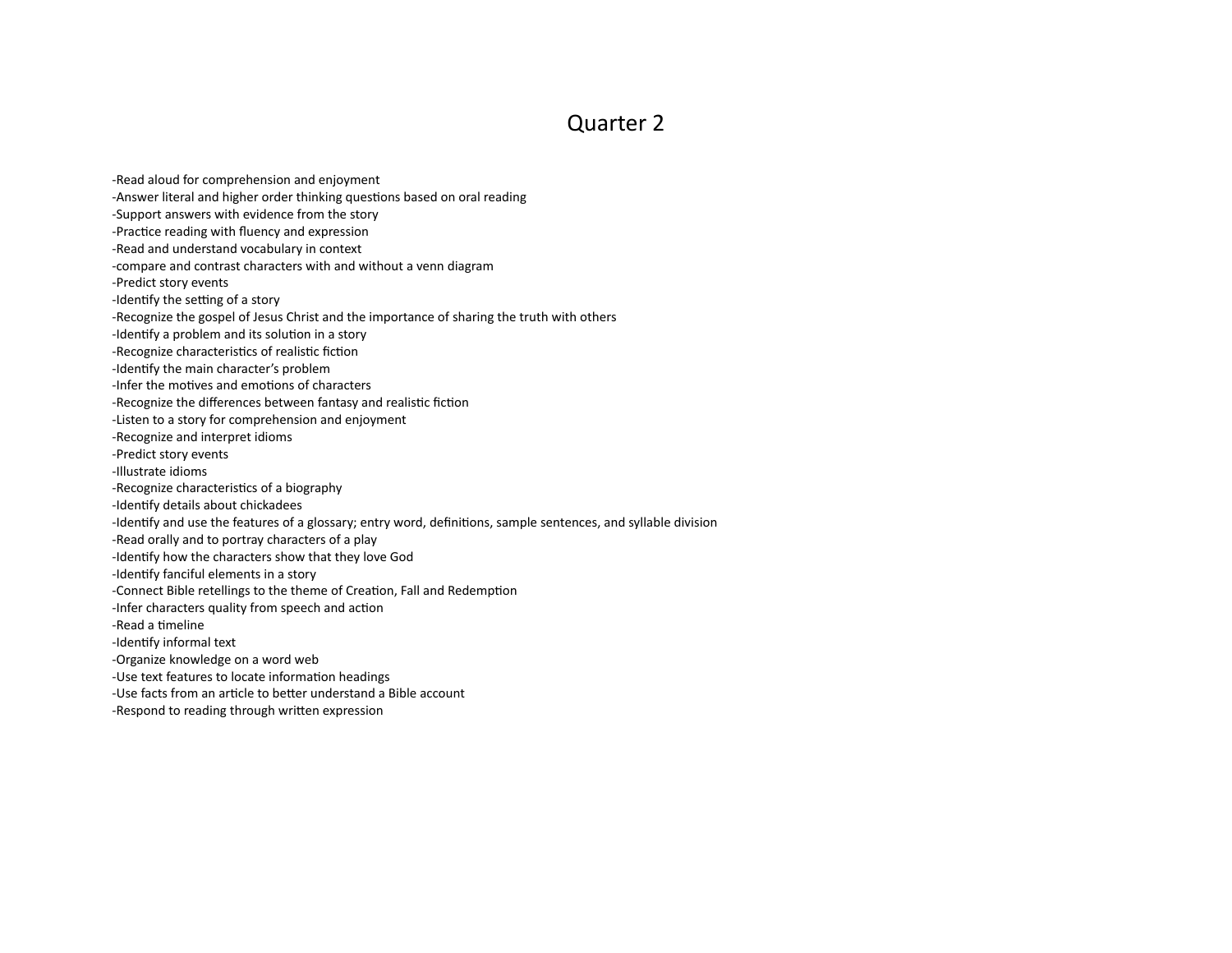-Read aloud for comprehension and enjoyment -Answer literal and higher order thinking questions based on oral reading -Support answers with evidence from the story -Practice reading with fluency and expression -Read and understand vocabulary in context -Predict story events -Recognize details included by the author -Read silently for comprehension and enjoyment -Support answers with evidence from the story -Read orally to convey meaning and emotion -Read and understand vocabulary in context -Recognize the gospel of Jesus Christ and the importance of sharing this truth with others -Reread part of a story -Identify details about story characters -Complete a character web -Infer the motives and emotions of characters -Recognize story structure a story within a story -Identify how the main character shows that he loves God -Infer the motives and emotions of characters -Identify and use the features of a glossary; entry word, definitions, sample sentences, and syllable division -Identify what happens at the beginning, middle and end of a story -Recognize the beginning , middle and end of a story -Recognize elements of exaggerations within a tall tale -Reread parts of the story aloud, locating problems and solutions - Identify Problems and solutions in a story -Identify unique features of plays -Identify the cast of characters in a play -Read orally to portray characters in a play -Recognize facts in historical fiction

-Find the relationship between pairs of words to complete analogies -Locate information using text features; pictures captions, section headings and diagrams -Use time order words to recognize sequence of events -Recognize characteristics of a biography -Distinguish facts from legend -Locate information on a map using a map key -Identify how the main character shows God's love to others -Ask who, what, where and when questions about information in an article -Choose the main idea of an article -Connect Bible retellings to the theme of creation, fall and redemption -Infer character qualities from speech and action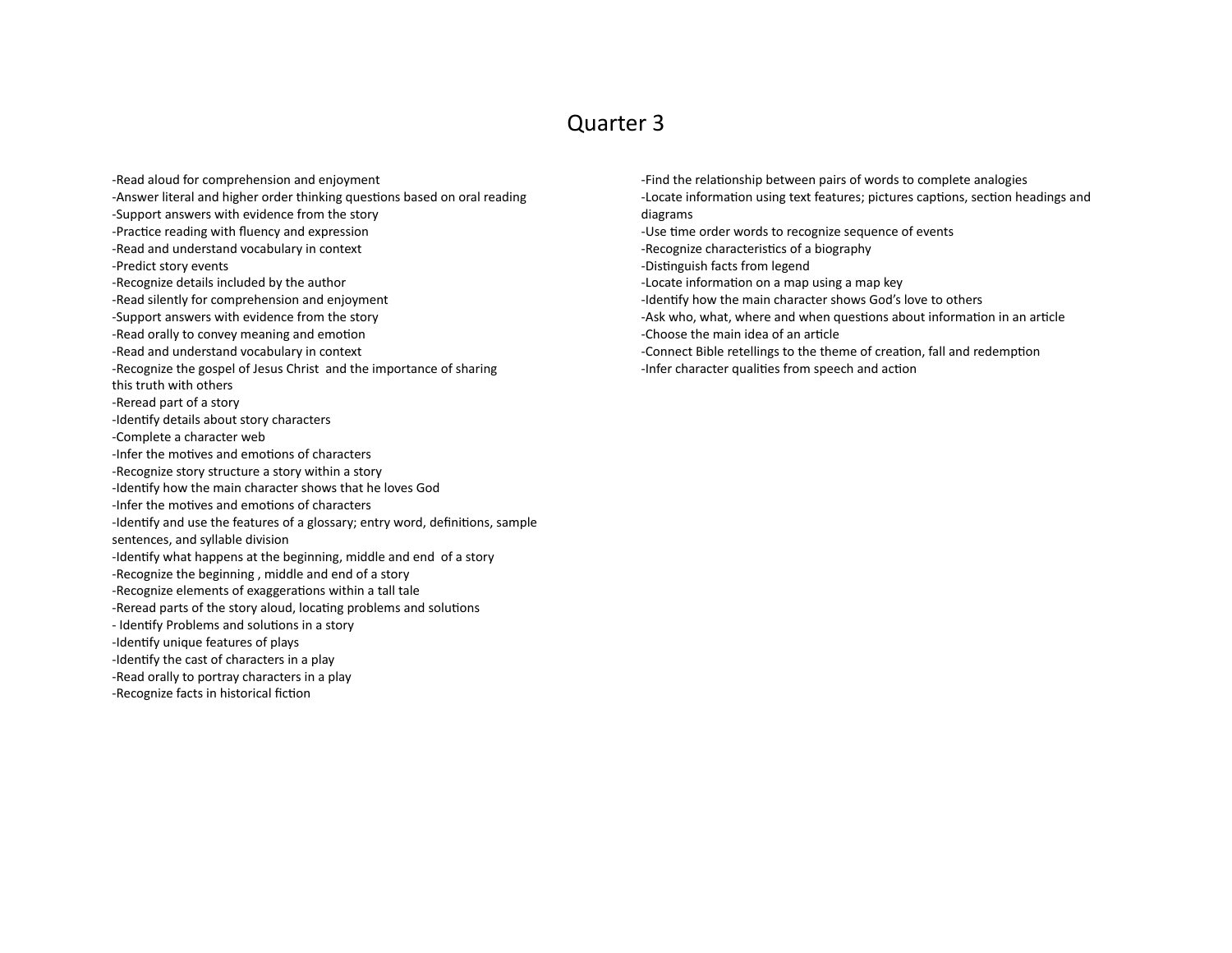- -Read aloud for comprehension and enjoyment
- -Answer literal and higher order thinking questions based on oral reading
- -Support answers with evidence from the story
- -Practice reading with fluency and expression
- -Read and understand vocabulary in context
- -Read silently for comprehension and enjoyment
- -Support answers with evidence from the story
- -Read orally to convey meaning and emotion
- -Read and understand vocabulary in context
- -Recognize characteristics of a mystery
- -Locate information on a map using a map key
- -Use a compass rose for finding direction
- Ask who, what, where and when questions about information in an article
- -Use text features to locate information : captions and headings
- -Identify facts about tide pools
- -Explain how a diagram helps clarify the text
- -Read a related article to learn more information
- -Reread part of the article
- -Explain the meaning of imagery
- -Identify kinds of imagery
- -Compare and contrast the 2 settings of the story
- -Read the stanzas of song
- -Identify how the main character shows God's love to others and that she loves God
- -Infer that motives and emotions of characters
- -Recognize fanciful elements
- -Identify and use the features of a glossary; entry word, definitions, sample
- sentences, and syllable division
- -Read a timeline
- -Recognize the gospel of Jesus Christ and the importance of sharing this truth with others -Identify features of a play -Identify the cast of characters in a play -Read orally to portray characters in a play -Recognize the moral of a fable -Read dialogue expressively to portray the characters' traits -Identify the emotions of characters -Draw conclusions based on clues -Identify elements of setting, place and time - Identify and use the features of a glossary; entry word, definitions, sample sentences, and syllable division, bold print and word forms -Recognize the main idea of an article -Recall details using a word web -Read a diagram -Recall sequence of events - Connect Bible retellings to the theme of creation, fall and redemption -Infer character qualities from speech and action
- Infer character qualities from speech and action
- -Reread part of the Bible account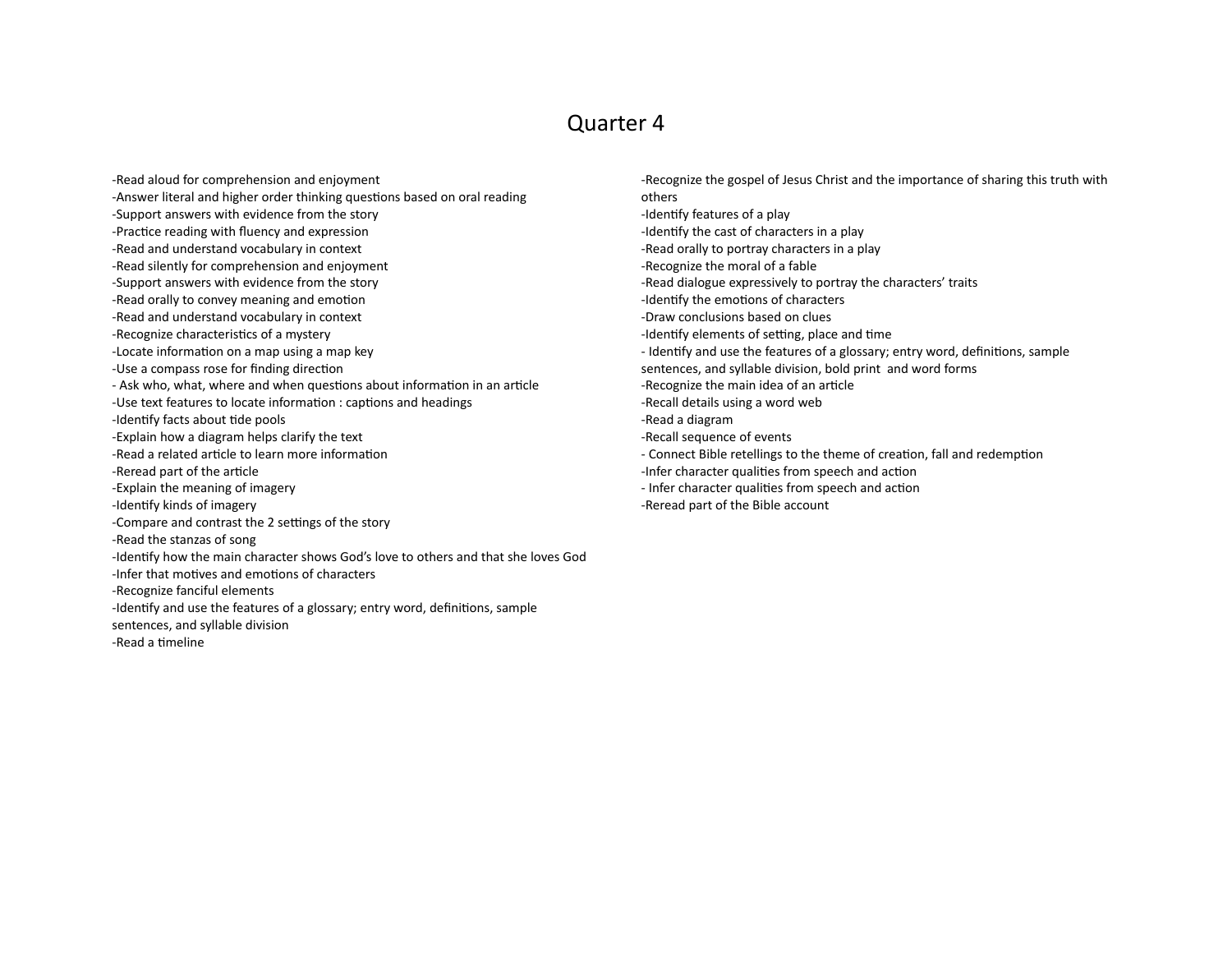## Second Grade History

| Quarter 1<br>-God so loved the World<br>-Continents<br>-Communities (urban, suburb, rural)<br>-Community helpers<br>-Needs and wants<br>-Volunteers<br>-How communities change over time<br>-Government<br>-mayor, governor, president<br>-National symbols<br>-US Landmarks<br>-Immigrants | <b>Quarter 2</b><br>-Natural Resources<br>-Regions and weather<br>-Landforms<br>-Canada and Mexico (our neighbors)<br>-New England Colonies<br>-Middle Colonies<br>-Southern Colonies |
|---------------------------------------------------------------------------------------------------------------------------------------------------------------------------------------------------------------------------------------------------------------------------------------------|---------------------------------------------------------------------------------------------------------------------------------------------------------------------------------------|
| Quarter 3                                                                                                                                                                                                                                                                                   | Quarter 4                                                                                                                                                                             |
| None-See Science                                                                                                                                                                                                                                                                            | None-See Science                                                                                                                                                                      |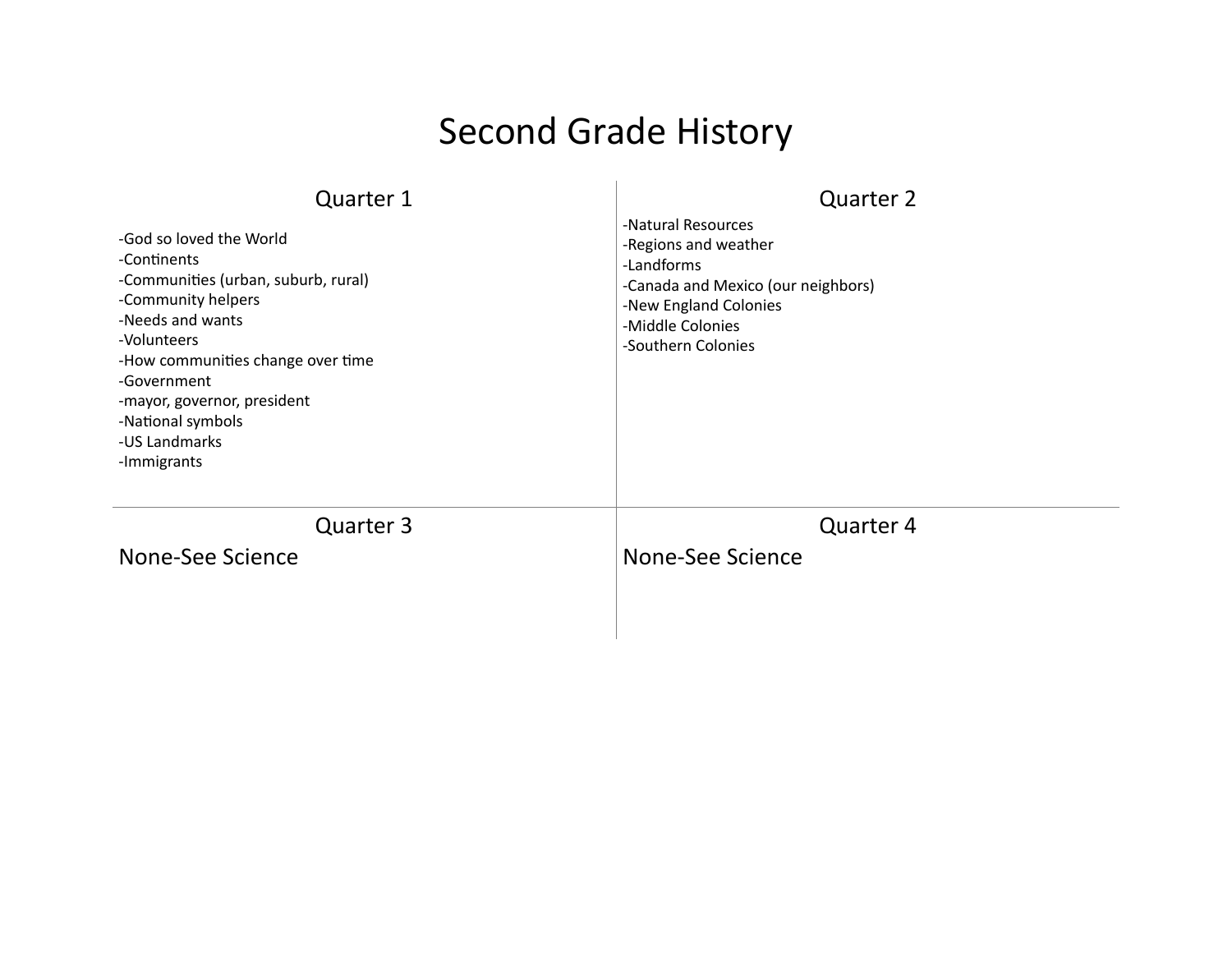### Second Grade Science

| Quarter 1              | <b>Quarter 2</b>      |
|------------------------|-----------------------|
| None-See History       | None-See History      |
| Quarter 3              | <b>Quarter 4</b>      |
| -What Scientist Do     | -Where Things Live    |
| -What Living Things Do | -What Fossils Show Us |
| -How Plants Grow       | -How the Body Works   |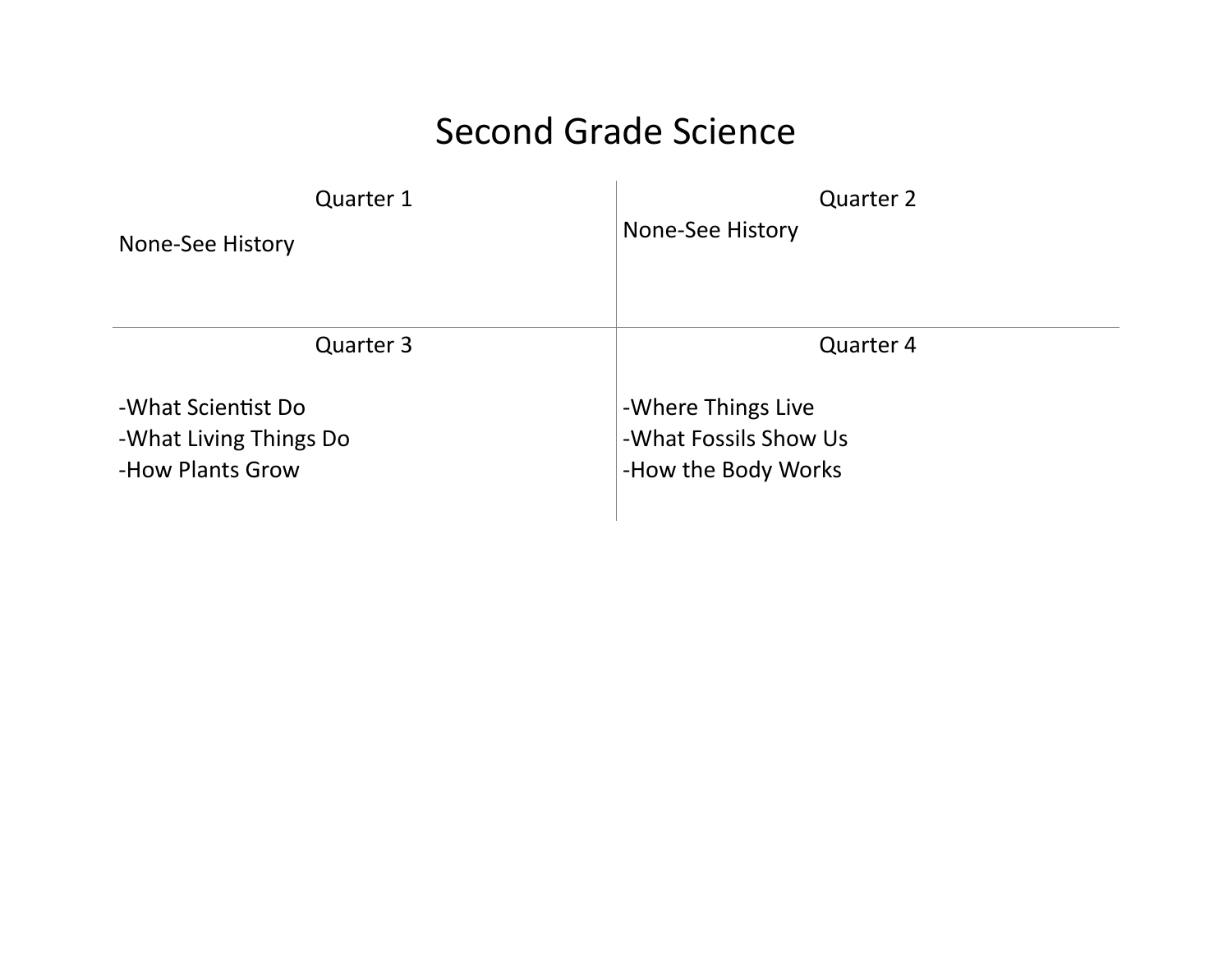# Second Grade Memory Verse

| <b>Quarter 1</b>                                                                                                                                     | Quarter 2                                                                                                                                                     |
|------------------------------------------------------------------------------------------------------------------------------------------------------|---------------------------------------------------------------------------------------------------------------------------------------------------------------|
| *Psalm 78:1<br>*James 5:16<br>*Exodus 4:12<br>*Exodus 15:2<br>*Exodus 19:5<br>*1 Peter 2:17<br>*Joshua 1:8<br>*1 John 3:22                           | *Joshua 24:14<br>*Ruth 1:16<br>*Galatians 5:14<br>*1 Samuel 17:47<br>*Psalm 105:1<br>*Philippians 4:19<br>*2 Corinthians 3:12<br>*Nehemiah 4:6<br>*Isaiah 9:6 |
| Quarter 3                                                                                                                                            | Quarter 4                                                                                                                                                     |
| *Matthew 19:26<br>*Proverbs 19:20<br>*Philippians 2:4<br>*Ephesians 4:2<br>*Psalm 138:3<br>*Psalm 34:4<br>*Joshua 1:9<br>*Matthew 1:21<br>*Micah 6:8 | *Matthew 9:36<br>*John 11:25<br>*Matthew 28:6<br>*2 Timothy 1:7<br>*1 John 3:23<br>*1 Thessalonians 5:11<br>*Acts 16:31<br>*Philippians 1:6                   |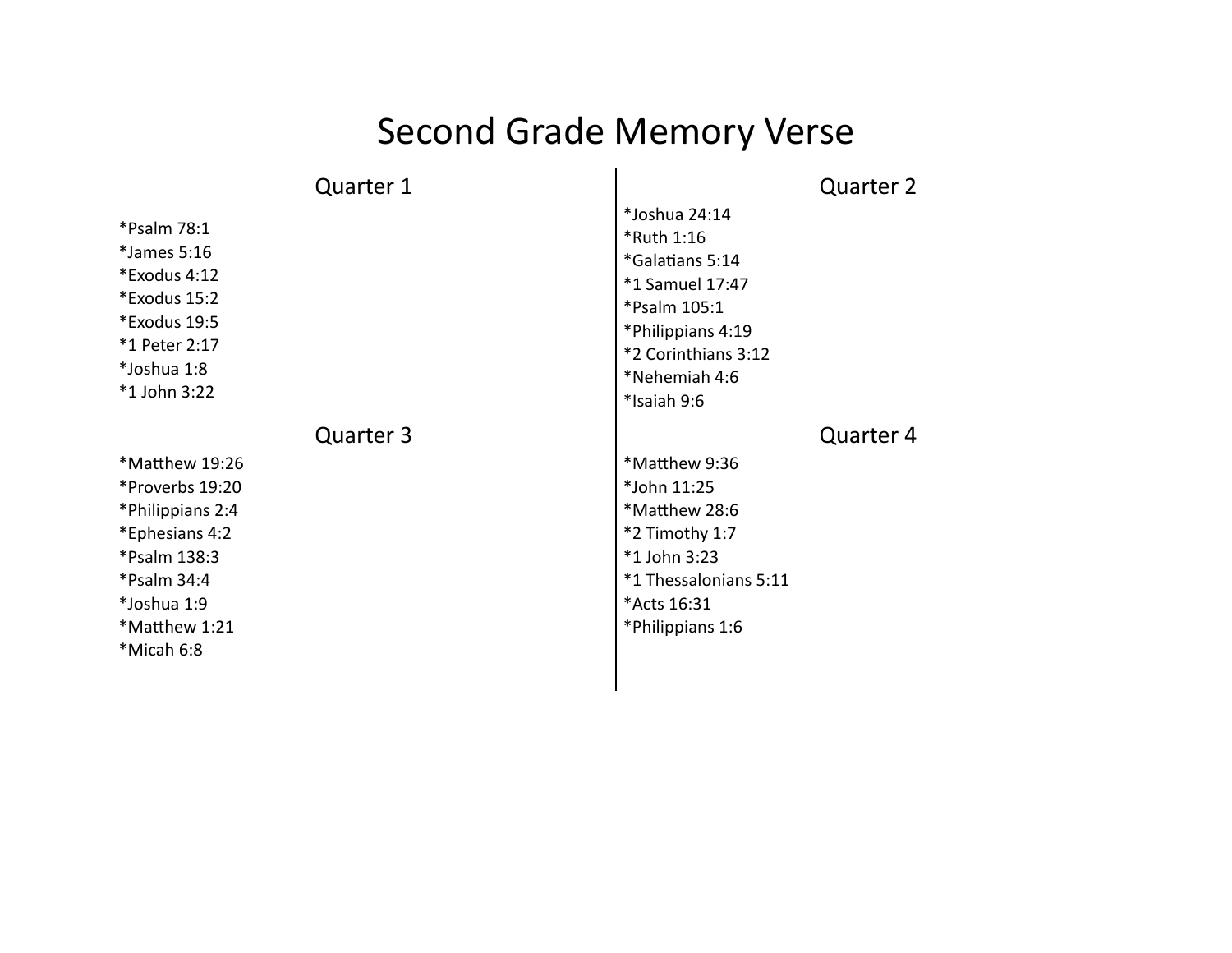## Second Grade Phonics

### Quarter 1

### Quarter 2

|                                                                                                                                                                               | -Consonants (soft g and c)                             |
|-------------------------------------------------------------------------------------------------------------------------------------------------------------------------------|--------------------------------------------------------|
| -short vowels (vc, vcc)                                                                                                                                                       | -Synonyms                                              |
| -consonant blends (initial, final)                                                                                                                                            | -Consonant diagraph (ph)                               |
| -Long vowels (vv, vce)                                                                                                                                                        | -Silent consonants (dge and ge)                        |
| -Consonant diagraphs (wh, th, sh, ch)<br>-compound words<br>-consonant blends and diagraphs<br>-suffixes (-ed)<br>-Syllabication<br>-r influenced vowels (ar, or, er, ir, ur) | -Syllabication (dividing compound words)               |
|                                                                                                                                                                               | -Special vowels (oi and oy)                            |
|                                                                                                                                                                               | -Syllabication (dividing vc/cv words)                  |
|                                                                                                                                                                               | -Long and short vowels (vc, vcc, v, vv, vce)           |
|                                                                                                                                                                               | -Special sounds (au, aw, o al)                         |
|                                                                                                                                                                               | -Special sounds (oo)                                   |
| -Suffixes (words with vc patterns)                                                                                                                                            | -Consonant blends (3 letters)                          |
| -long vowels (igh, y as a vowel, in open syllables, vce)                                                                                                                      | -Consonant blends (words with I, r and s blends)       |
| -suffixes (changing y to i)                                                                                                                                                   | -Syllabication (dividing consonant + -le words)        |
| -contractions (with not and I)                                                                                                                                                | -Consonant digraphs (ch as /ch/ and /k/; ph as /f/)    |
| -Special sounds (oo)                                                                                                                                                          | -Silent consonants (kn, mb, lk, lf)                    |
| -Special sounds (oo and ew)<br>-Long vowels in closed syllables (-old, -olt, -ind, -ild)<br>-Suffixes (words with the vce patten)                                             | -Consonants (soft c and g)                             |
|                                                                                                                                                                               | -Long vowels (igh)                                     |
|                                                                                                                                                                               | -r influenced vowels er, ir, ur                        |
| -Special sounds (au and aw, o and al)                                                                                                                                         | -Suffix -ing (words with vc and vce pattens)           |
| -Consonant diagraphs (ch and tch)                                                                                                                                             | -Long vowels (y as a vowel)                            |
|                                                                                                                                                                               | -Contractions with are                                 |
|                                                                                                                                                                               | -Consonants (hard c and soft c)                        |
|                                                                                                                                                                               | -Synonyms                                              |
|                                                                                                                                                                               | -Syllabication (consonant +-le; long and short vowels) |